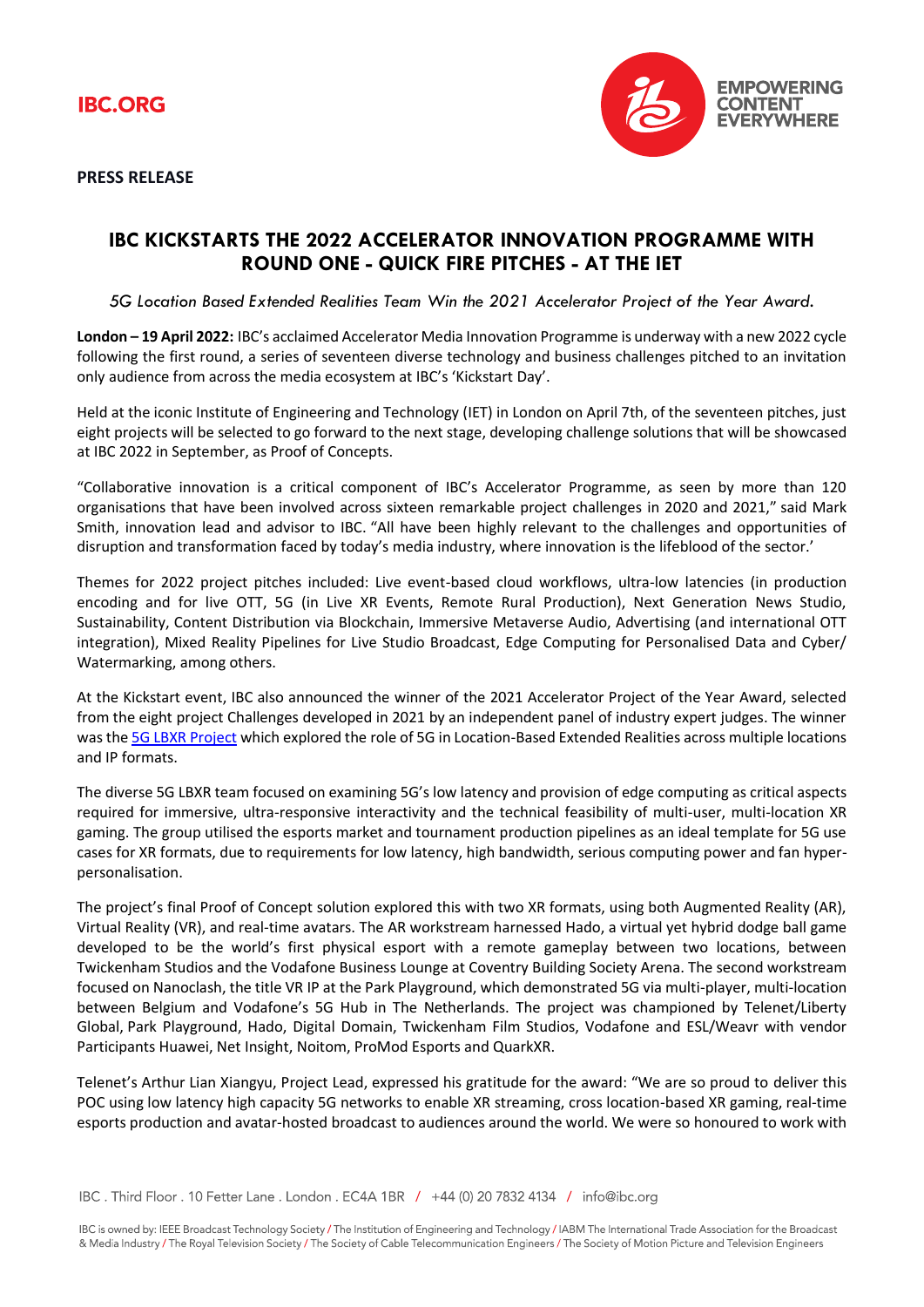# **IBC.ORG**



this amazing team, and to be honest, deeply surprised to be able to take this trophy home as all the projects achieved great results! Many thanks to the IBC Accelerator Programme team and to everyone who followed, cared, and supported us during this run!"

The IBC Accelerator Programme was launched in 2019 and empowers companies from across the content and technology industries to identify business and technology challenges and solve them openly and collaboratively. Further challenges in 2021 included 5G & Innovation in Live Production Workflows, 5G for Remote Production in Live Sports, More Sustainable Live Productions, Ai for Bias Detection, Smart Remote Production for Real Time Animation, Immersive Audio & Sound Imagery, and RT-3D Interactive Content Creation for Real Time Distribution.

IBC's Accelerator Kickstart Day was sponsored by Zixi.

Visit the [Accelerator page](https://show.ibc.org/exhibition/ibc-accelerator-media-innovation-programme) to find out more about the IBC Accelerator Programme and challenges or email us at **accelerators@ibc.org.**

### **About IBC**

As the world's most inspiring content and technology event, IBC's mission is to Empower Content Everywhere by driving thought leadership and innovation across the 250,000 strong global IBC community.

IBC is leading the way in a new era of hybrid events, enabling the industry to gather again for the first time in a while in a specially created safe environment. Whether onsite in Amsterdam or online at home, IBC2022 will reunite exhibitors, speakers, visitors and all, so they can engage with each other, unlock business opportunities, discover the latest innovations and explore the exciting world of content together.

In addition to the world-class exhibition and conference, IBC also encompasses the IBC Daily, and IBC365. For further information, please visit: show.ibc.org

**IBC2022 Dates:** 9-12 September 2022

### **Enquiries:**

**E:** accelerators@ibc.org

**T:** +44 (0) 204 534 1000

#### **Media relations:**

[Platform Communications for IBC](http://ibcprteam@platformcomms.com)

Nick Field

ibcprteam@platformcomms.com

+44 (0) 20 7486 4900

IBC . Third Floor . 10 Fetter Lane . London . EC4A 1BR / +44 (0) 20 7832 4134 / info@ibc.org